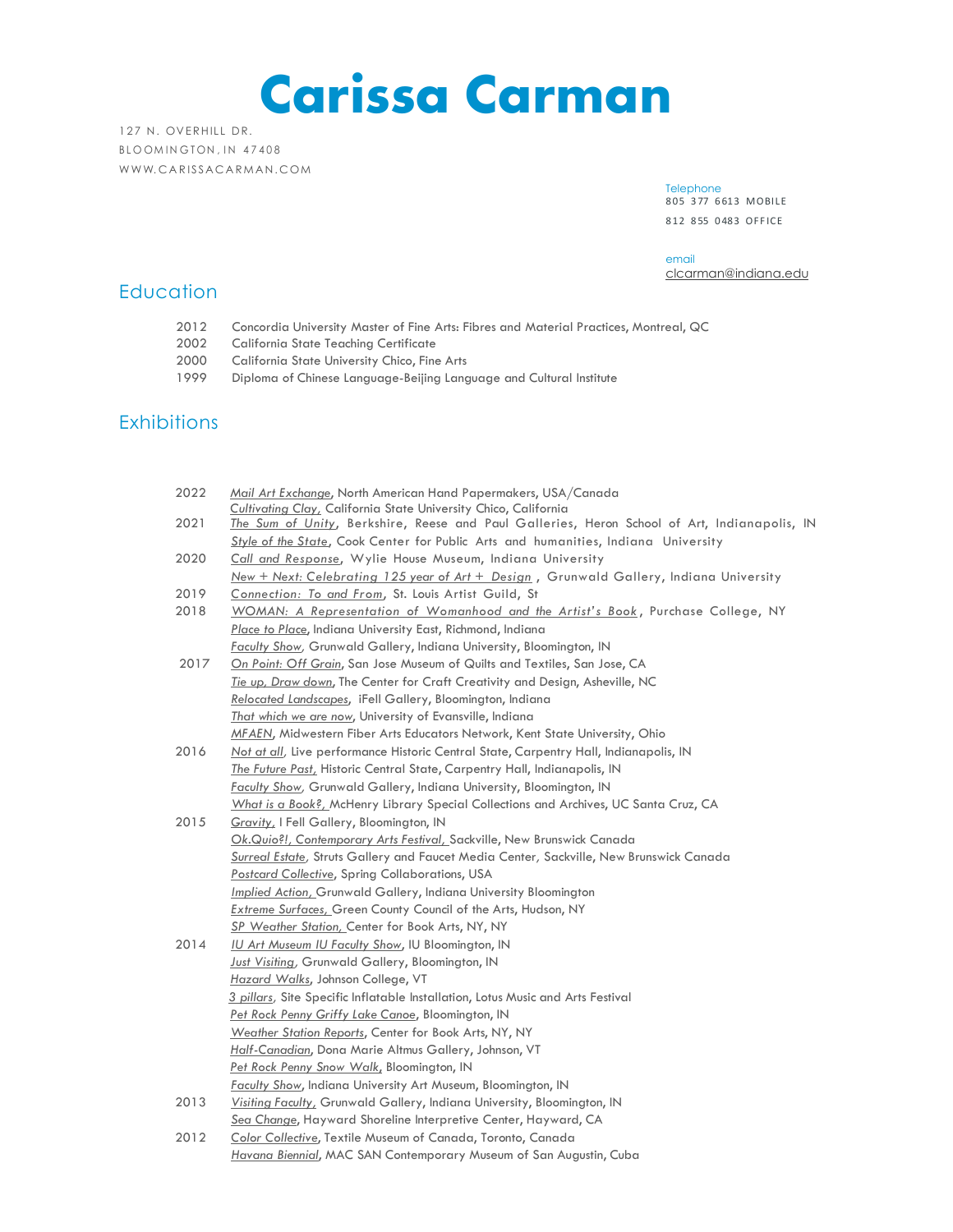|      | Chantier Libre, Jean Briliant Studio, Monteal, Quebec                                          |
|------|------------------------------------------------------------------------------------------------|
|      | <b>Graduate Show, FOFA Gallery, Montreal, QC</b>                                               |
|      | Study of Moving, Espace Cercle Carré's Soirée Cinéma, Montreal, QC                             |
|      | Cross-sections, Intersections Conference, York and Ryerson University, Toronto, Canada         |
| 2011 | The Sackville Gazette: Canada Edition, The Handmade Assembly, Struts, Sackville, NB, Canada    |
|      | April Showers, Drink from the Sky, SP Weather Station, Book Launch, Flux Factory, LIC, NY      |
|      | Color Rhythm, International Symposium and Exhibition of Natural Dyes, La Rochelle, France      |
|      | Truck Farm, feature Waterpod Living Systems, by Wicked Delicate, NYC, NY (touring)             |
|      | With Food in Mind, Center for Book Arts, NY, NY                                                |
|      | Lives/AfterLives, Group Exhibition, La Centrale, Montreal, QC                                  |
|      | Sketchbook Project, The Brooklyn Art Library, Brooklyn, NY                                     |
|      | Sketchbook Project, Austin Museum of Art, Austin, Texas                                        |
| 2010 | <u>Book and Art: Artist's books form the Sallie Bingham Center for Women's History and </u>    |
|      |                                                                                                |
|      | Culture, Duke University, Durham, North Carolina                                               |
|      | Ephemera of a Handmade Action Archive, Concordia University Library, Montreal, QC              |
|      | Dans l'archipel du Waterpod, Occurence Espace d'Art et d'Essai Contemporains, Montreal, QC     |
|      | <u>[insert title here]</u> , FOFA Gallery, Montreal, QC                                        |
|      | Old as Jesus, Robert Blackburn Gallery, NY, NY                                                 |
|      | MFA Concordia University, Mechtronix, Montreal, QC                                             |
|      | Romerias, Museum of Culture, Holguin, Cuba                                                     |
|      | Sandwich Theory Coop, Lachine Canal, Concordia University MFA, Montreal, QC                    |
|      | Ollie Ollie Oxen Free: Performance, Concordia University MFA, Montreal, QC                     |
|      | <u>The Hive</u> , Concordia University MFA, Montreal, QC                                       |
|      | <u>Wildspace</u> , Verge Art Fair, NY, NY                                                      |
|      | Open Hous?e: a humorous approach to the serious art of living, Nepo House, Seattle, Washington |
|      | Waterpod: Autonomy & Ecology, Social Environmental Aesthetics, Exit Art, NY, NY                |
| 2009 | <b>Environmental Performance Actions, State of Progress, Arts Council Marin County, CA</b>     |
|      | <u>Wild Feasties,</u> Verge Miami. ArtBasel, Miami, FL                                         |
|      | Wild Feasties, The Last Supper, 3rd Ward, Brooklyn, NY                                         |
|      | <u>Wild Feasties</u> , Wassaic Project, Wassaic, NY                                            |
|      | Waterpod: Queens Fair Marina, Staten Island, Brooklyn Bridge Park, 125 <sup>th</sup> street,   |
|      | Riverside Park, Governor's Island, Sheepshead Bay Marina, South Street                         |
|      | Seaport, Pier 17, GMD Shipyard, NYC                                                            |
|      | Out of the Incubator, Islip Museum, Islip, NY                                                  |
|      | <b>Sunday Brunch, SP Potluck, NY, NY</b>                                                       |
|      | Happy Hour, SP Potluck, NY, NY                                                                 |
|      | Potluck, SP Potluck, NY, NY                                                                    |
| 2008 | A.T.T. Taxi Service, Scope Art Fair, NY, NY                                                    |
|      | Sunday Soup, Incubate at Creative Time, The Armory, NY, NY                                     |
|      | Sunday Paper, Pine Plains, Chashama Residency, NY                                              |
|      | Water Messaging System (WMS), Socrates Sculpture Park, LIC, NY                                 |
|      | Lettuce Lane, Figment, Governor's Island, NY, NY                                               |
|      | Environmental Performance Actions, Exit Art, NY, NY                                            |
|      | Love Birds, Site Specific: Brooklyn, NY                                                        |
| 2007 | State of Progress, Tour, USA                                                                   |
|      | Letters to a Campsite, State of Progress, Joshua Tree State Park, CA                           |
|      | Traveling Photo Booth, California State Fair, State of Progress, Sacramento, CA                |
|      |                                                                                                |
|      | Connected Collage, State of Progress, Spare Room, Pittsburgh, PA                               |
|      | Sound Vocals of the Shapes of Space, Viva Barcelona, Dusty Hollows, LIC, NY                    |
|      | Clothesline Star Spy, 21st Gallery, Brooklyn, NY                                               |
|      | SP Stationers Group, Renegade Craft Fair, Brooklyn, NY                                         |
|      | Intimate Eye, Phoenix Gallery, NY, NY                                                          |
|      | Alumni Invitational Show, Taylor Gallery, Chico, CA                                            |
| 2006 | Iter-Iteration: Nurture Art, Brooklyn, NY                                                      |
|      | Stationer's Group, Center for Book Arts, NY, NY                                                |
|      | Meet Meatspace, Meatspace Gallery, Long Island City, NY                                        |
| 2005 | Moving-in, Women's Studio Workshop, Rosendale, NY                                              |
|      | <u>Un-Valentine Mail Art</u> , NY, NY                                                          |
|      | The Smaller Panty Brigade, The Muster, Governor's Island, NY                                   |
| 2004 | La Superette, Chashama, NY, NY                                                                 |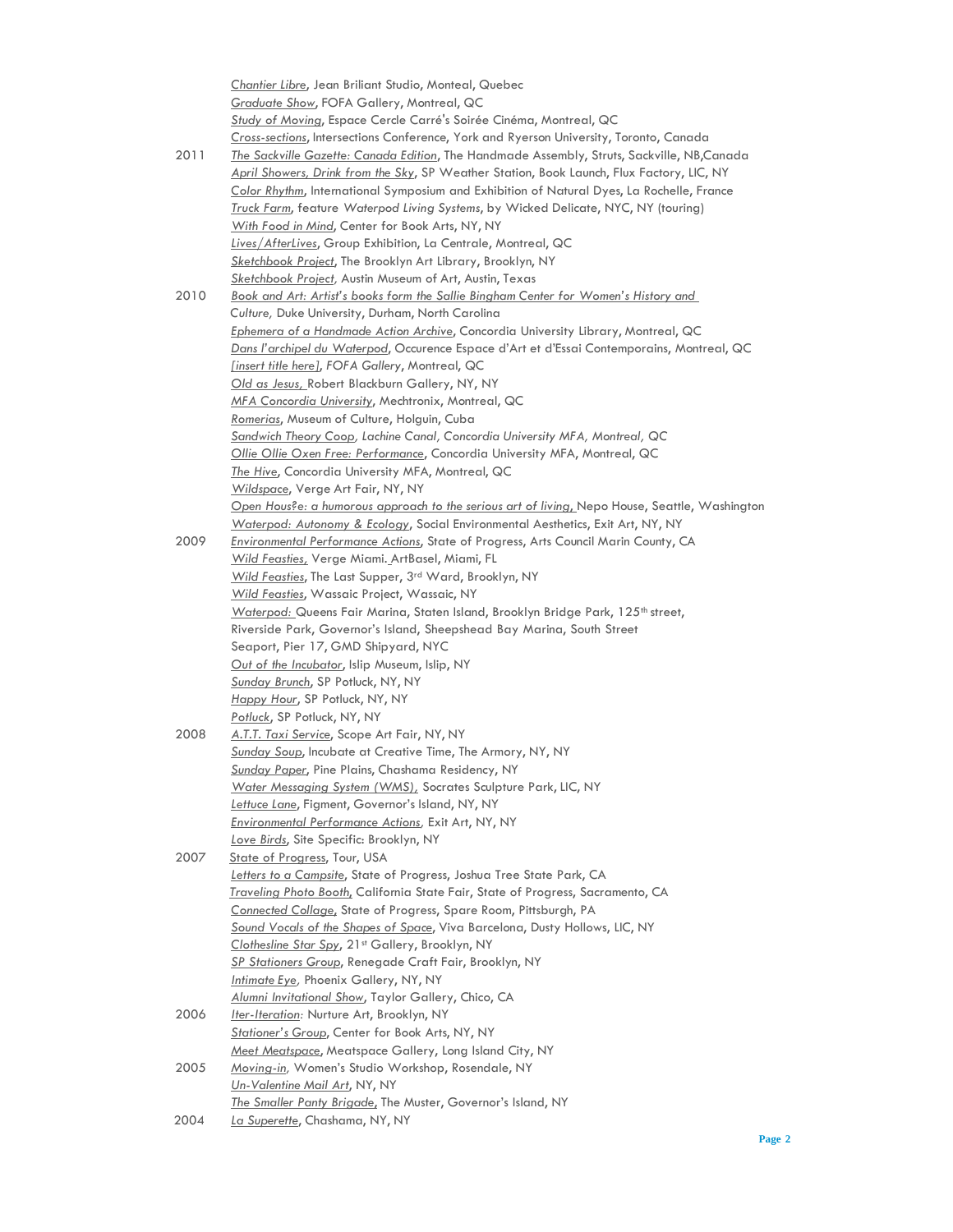#### **Collections**

Duke University, Indiana University Bloomington, Pennsylvania State University, Rhode Island School of Design, Rensselaer Polytech Institute, The New York Public Library, Rochester Institute of Technology, The Book House, University of Delaware, Vassar College, Virginia Commonwealth University, Wesleyan University, Yale University, Louise Nine House, Hollins University, University of Wyndham, Robertson Library Queens College, Skidmore College, University of Iowa, Memphis College of Art, The Samuel Dorsky Museum of Art, The Center for Photography, The Woodstock Artists Association and Museum, Woodstock Byrdcliffe Guild, The Women's Studio Workshop, University of Michigan, The Center for Book Arts, Nevada Museum of Art Center for Art and Environment Archives Collections, University of Michigan School of Art and Design, Bucknell University, George Mason University, University of Miami, University of Southern California, University of California Santa Barbara, James Madison University, Purchase College, John Hopkins, Mt. Washington Campus Library

### Bibliography

Open Studio, Struts Gallery and Faucet Media Arts Center, New Brunswick, Canada Tie up, Draw Down, Exhibition Catalog, The Center for Craft Creativity and Design, North Carolina That's a Wrap: Post Exhibition Review of "Tie Up, Draw Down," by Arden Cone Alumnae Spotlight: Natalie Campbell and Carissa Carman, June 30, by Kathryn Scudier UE Melvin Peterson Gallery to exhibit work of multi-disciplinary artist by Kelly Gifford, Courier Press, Jan 12 Artist Carissa Carman to Present exhibit in UE"s Melvin Peterson Gallery, Jan 3 *Art + Space, "The Future Past"*, Leap!, June 3, 2016, Brian Prugh Artists take over spooky Central St. Hospital building, Indy Star, May 26, 2016 11th<sup>h</sup> annual Ok. Quoi?! Contemporary Arts Festival, Sackville, Tribune July 22, 2016 Collaborative Art Practice/Pedagody, IU Bloomington Press Does it Matter, Art Practical, San Francisco, CA MAC/SAN and LASA (Labatorio Artistico San Augustin), San Augustin, Cuba Art Nexus. Miami, Florida Biennial: Trusting the Public: ArtNexus #86, Arte en Colombia #132 Nov 2012, Rachel Weiss 11a Biennal de La Habana, Espace Art Actual, No 101, Automne 2012, Montreal, Quebec Emergency Index, Ugly Duckling Press, Brooklyn, NY Exhibition Catalogue, *With Food in Mind*, Center for Book Arts, NY, NY Revisiting Ephemera, Conference Catalogue, University of Western Ontario, Canada MWC Announces First Winner, March 25, 2010, Fox Business MCW Announces Graduate Award Winner, Forbes March 25, 2010 Giving To Concordia, March 24, 2010 MCW Announces Graduate Award Winner, CB online, March 25, 2010, Mary Mattingly and Collaborators, Vol 28, n.9, Sculpture Magazine, November 2009 Check out the Waterpod, Eco Custom Homes, Feb 2010, Emily Vaughn Goodlifer: The Waterpod Project, Aug 31, 2009, Johanna Bjork Check out the Waterpod, Slow Food USA blog, February 4, 2010, Emily Vaughn Garden on a Boat: the Waterpod, Sustainable Food, Change.org, Katherine Gustafson Mary Mattingly, April1, 2009, Artforum, Lauren O'Neill-Butler Life, Art and Chickens, Afloat in the Harbor, New York Times Art and Design, Aug 12, 2009 Waterpod, NYC 24, Independent Story, 2009 Nicole Breskin This barge makes global warming look cool, Aug 12, 2009, The Brooklyn Paper, Robert Voris Artworks to be turned and Savored, NY Times, March 12, 2009 Benjamin Benocchio Artists invite residents to Open House, October 2, 2008 Register Herald, Pine Plains, NY, E.Haavie The Yellow Gold, Issue 12, Ins and Outs, LIC, NY, by Cory Ramey Artist Goes Green with a Cab, Metro NY March 31, 2008 by Amy Zimmerman Art in New York, March 19-April 1, 2008, ArtKrush Scope NY More, March 21, 2008, Art Net Scope New York: International Art Fair, March 19, 2008 This Week in NY New Yorkers who love to drive, March 31, 2008, NY Times, Sewell Chan *Scope Expand in Size, If Not in Scope*, March 24, 2008, NY Sun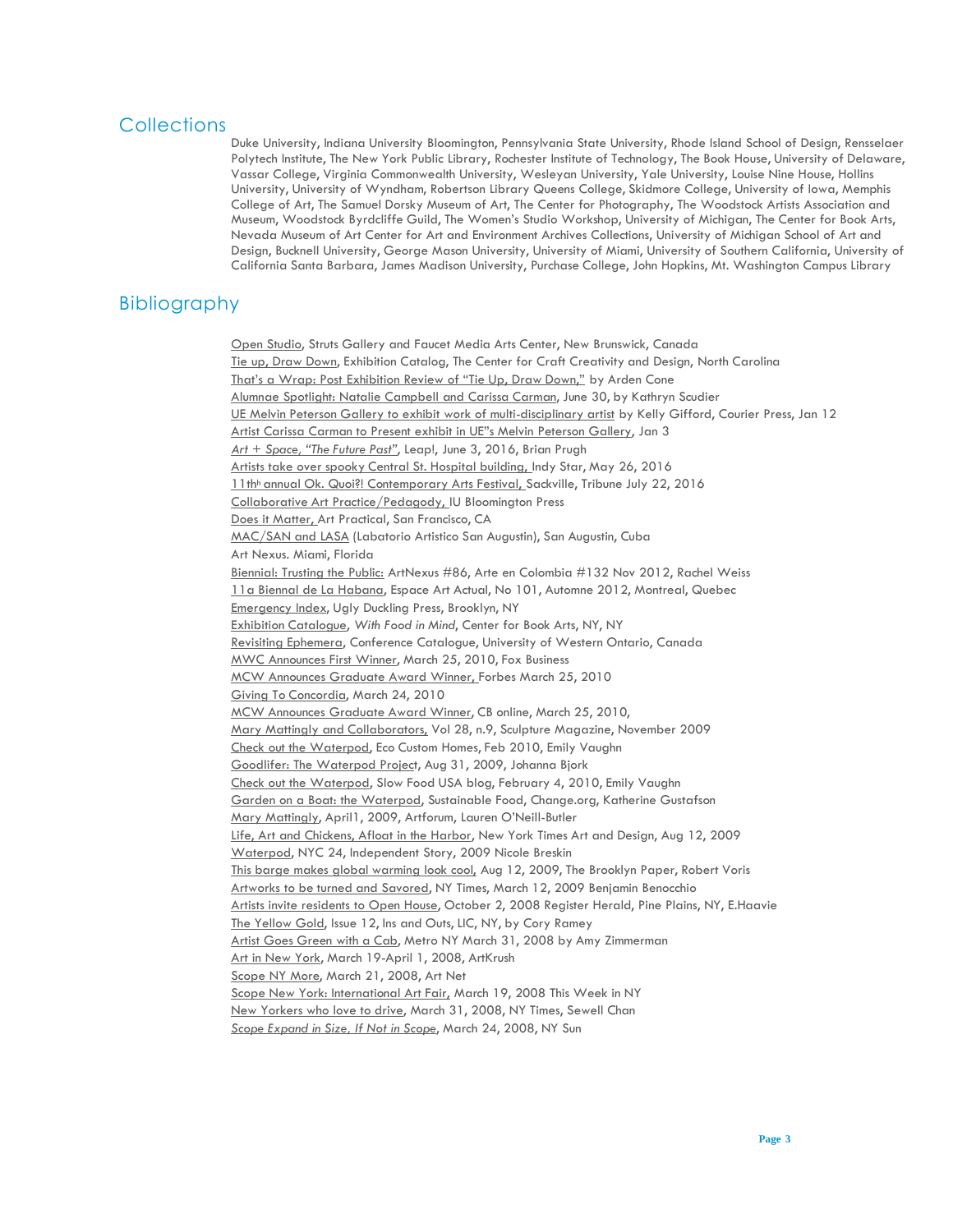Scope Art Fair, March 21, 2008, Gridskipper Vegetable Oil Taxi Service at Lincoln Center March 25-27<sup>th</sup>, March 26, 2008 Glinda Glide New York Art Fairs, March 21-25<sup>th</sup>, 2008 Flavorpill Local Artist Promotes Knowledge and Social Awareness. Queens Ledger, August 9, 2007 Activist Shapes Renaissance in Long Island City, January 25, 2007, NY Sun Allison Smith: The Muster. Public Art Fund, New York, NY Role Call, May 18, 2005 , Artforum.com, Domenick Ammirati Desert Island Fantasy: Lazy Day in the Park with a Tent and a Cause, May 16, 2005, New York Times, Randall Kennedy

### Awards and Residencies

| 2022 | Eastman House Residency for the Arts and Humanities, Aquinnah, MA                                |
|------|--------------------------------------------------------------------------------------------------|
|      | IU Presidential Arts and Humanities Research Travel grant, Indiana University                    |
| 2021 | Color Field Community, Public Arts and Humanities Grant, Indiana University                      |
| 2020 | Center for Integrative Teaching and Learning Summer Instructional Fellowship, Indiana University |
| 2019 | Primary Source Library Fellowship, Indiana University Bloomington                                |
| 2018 | Platform, Indiana Studies, Mellon Foundation, Indiana University Bloomington                     |
| 2017 | Sustainable Scholar, IU mentor, Color Field, Indiana University Bloomington                      |
|      | 3rd Annual Pentaculum invitational, Arrowmont School of Arts and Crafts                          |
| 2016 | The Center for Craft Creativity and Design Curatorial Fellowship, Asheville, NC                  |
|      | Trustees Teaching Award, College of Arts and Sciences, IU Bloomington                            |
|      | Color Field: Elinor Ostrom Grant, IU Bloomington, College of Arts and Sciences                   |
| 2015 | Struts Gallery and Faucet Media Lounge Artist Residency                                          |
|      | Canada Council for the Arts & SOCAN Foundation                                                   |
| 2014 | Charles C. Gurd Artist Residency Award for the Vermont Studio Center                             |
| 2012 | French Institute Support Grant for Havana Biennial                                               |
|      | Concordia University MFA Travel Award                                                            |
| 2011 | Concordia University Conference and Exposition Award                                             |
|      | Concordia University Partial Tuition Scholarship                                                 |
|      | Textile Society of America: ISEND Conference Grant Recipient                                     |
|      | Sustainable Action Fund Project Grant, Concordia University                                      |
| 2010 | Terra Madre Slow Food International USA Conference Delegate, Torino, Italy                       |
|      | Concordia University Small Grants funding: Slow Food International                               |
|      | Mechtronix Visual Arts Award                                                                     |
|      | Concordia University Small Grants funding: McMaster University                                   |
|      | Sustainability Action Fund Project funding, Concordia University                                 |
| 2009 | Concordia Council on Student Life (CCSL) Special Projects Funding                                |
|      | <b>LMCC Swing Space Artist in Residency</b>                                                      |
|      | Sustainability Action Fund Project funding                                                       |
| 2008 | Chashama North Artist Residency                                                                  |
|      | Socrates Teaching Artist in Residence                                                            |
| 2007 | New York Foundation of the Arts Fiscal Sponsorship                                               |
| 2006 | Art in Education Residency, Bronx Charter School of the Arts                                     |
| 2005 | Hands-on-Art Artist in Residence, WSW, Rosendale, NY                                             |
|      | National Endowment for the Arts grant recipient                                                  |
|      | New York State Council of the Arts grant recipient                                               |
| 2004 | Women's Studio Workshop Internship                                                               |
| 2003 | Penland School of Arts and Crafts                                                                |
| 2001 | Haystack Mountain School of Crafts                                                               |
| 2000 | Chico State University: Art Student of the Year                                                  |

# Professional Practice

| 2021 | Exploring Otherness, ARTX Intensive Freshman Seminar, Indiana University Bloomington |  |  |
|------|--------------------------------------------------------------------------------------|--|--|
| 2020 | Exploring Otherness, ARTX Intensive Freshman Seminar, Indiana University Bloomington |  |  |
| 2019 | Indiana Studies, Conference and Symposium, Indiana University Bloomington            |  |  |
|      | Surface Design Association Invitational Speaker, St. Louis, MO                       |  |  |
|      | Exploring Otherness, ARTX Intensive Freshman Seminar, Indiana University Bloomington |  |  |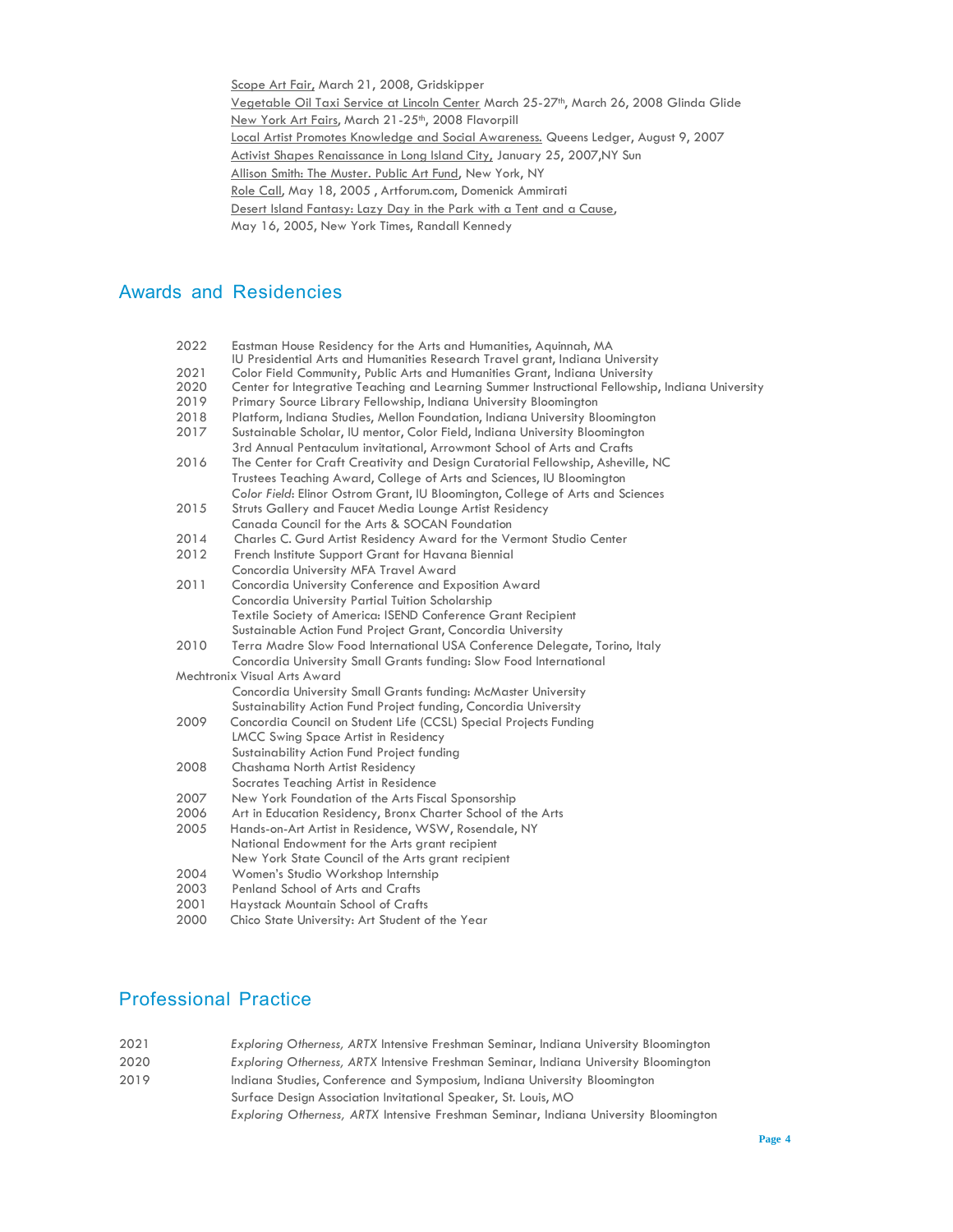|      | Panel Chair, Transitional Performances and Ephemeral Works, Media Lounge, CAA, NY                    |
|------|------------------------------------------------------------------------------------------------------|
| 2018 | Exploring Otherness, ARTX Intensive Freshman Seminar, Indiana University Bloomington                 |
|      | Panel Chair, Social Textiles: Humor and Magic-Media Lounge, College Art Association, Los Angeles, CA |
|      | Committee Member, Radical Identity: The New Citizen-Media Lounge, College Art Association, LA, CA    |
|      | Curator, Social Textiles: Mend America Workshop-Media Lounge, College Art Association, LA, CA        |
| 2017 | Curator's Lecture, The Center for Craft Creativity and Design, Asheville, NC                         |
|      | Artist Brunch, Forum, The Center for Craft Creativity and Design, Asheville, NC                      |
|      | Fiberspace, Artist Meet and Greet, The San Jose Museum of Quilts and Textiles, CA                    |
|      | Artist Talk, Melvin Peterson Gallery, University of Evansville, IN                                   |
|      | Student Artist Talk, Melvin Peterson Gallery, University of Evansville, IN                           |
|      | Site and Cloth: Art Workshop, Melvin Peterson Gallery, University of Evansville, IN                  |
|      | Panel Chair, Craft Action, Media Lounge, College Art Association, NY, NY                             |
|      | Panel Chair, Action as Art Practice, Art Space, College Art Association, NY, NY                      |
|      | Panel Co-Chair, Tech Tech: Textile Technologies, College Art Association, NY, NY                     |
| 2016 | Published Review: Handbook of Textile Culture, Textile Society of America Newsletter, 28:1           |
|      | Panel Chair, ArtSpace, MetaMentors, College Art Association, NYC                                     |
|      | Artist Talk, Indiana Arts Commission, Indiana Sand Dunes National Park                               |
|      | Panel Chair, ArtSpace, MetaMentors, College Art Association, Washington DC                           |
|      | Curator, DC: LIVE Artist Walks, College Art Association, Washington DC                               |
|      | Curator, Arts Tune-Up Washington DC, College Art Association,                                        |
|      | Artist Talk, Grunwald Gallery, IU Bloomington, Indiana (upcoming)                                    |
| 2015 | Guest Presenter, Baskauta:: Bachao:: Basket, Mathers Museum of World Cultures, IU Bloomington, IN    |
|      | Artist Talk, Struts and Faucet Media Center, New Brunswick, Canada                                   |
|      | Surreal Estate Workshop, Ok Quoi, Struts and Faucet Media Center, New Brunswick, Canada              |
|      | Artist Talk, Grunwald Gallery, IU Bloomington, IN                                                    |
| 2014 | Artist Talk, Henry Radford Hope School of Fine Arts MFA Orientation, IU Bloomington, IN              |
|      | Artist Talk, IU Art Museum, IU Bloomington, IN                                                       |
| 2013 | Material Matters: Textiles and Politics, Textile Society of America, Washington DC                   |
|      | Artist Talk/Panel Presenter; Fibre Art: Relational/Radical Aesthetics & Globalization, Moderated by  |
|      | Dr. Lisa Vinebaum, Concordia University                                                              |
| 2012 | Artist Talk, The Handmade Assembly, Sackville, New Brunswick, Canada                                 |
|      | Studio Practice audio, The Compulsive Browse, Black Box, FOFA Gallery, Montreal, QC                  |
|      | Conference Presentation, [insert title here] Ephemera Conference Presentation, UNO, Ontario          |
| 2011 | Conference presentation, Archive and the Everyday, McMaster University, Ontario                      |
|      | Artist Talk, FOFA gallery, Montreal, QC                                                              |
|      | Artist Talk, Brown Bag lunch talks, Concordia University, Montreal, QC                               |
|      | Artist Talk, Diogene Artist Residency Tram, Collecting People Public Programming, Torino, Italy      |
|      | Artist Talk, Brown Bag lunch talks, Concordia University Library                                     |
|      | Artist Talk, UQAM Design Department                                                                  |
|      | Artist Talk, Concordia University, Montreal, QC                                                      |
| 2008 | Panel Presenter; State of Progress Alternative Resources Today, Scope Art Fair, NY, NY               |

### Work Experience

| 2022 | Senior Lecturer & Area Head   Fibers   Indiana University Bloomington |  |  |
|------|-----------------------------------------------------------------------|--|--|
|      |                                                                       |  |  |

- 2019 *Lecturer & Area Head* |Fibers | Indiana University Bloomington
- 2016 *Lecturer and Interim Area Head |* Fibers | Indiana University Bloomington
- 2014 *Visiting Assistant Professor* | Fibers | Indiana University Bloomington Instruct undergraduates and advise graduates for beginning- intermediate and advanced textile techniques. Provide mentorship and innovative approached to material investigation.
- 2012 *Part Time Faculty*, Structures and ARTX Concordia University, Montreal, QC Instructed 40 undergraduate students, created an innovative curriculum, and provided specialty training with fibre techniques, concepts of mapping, the economics of artists multiples, and light installations while supporting education for research practices in the arts.